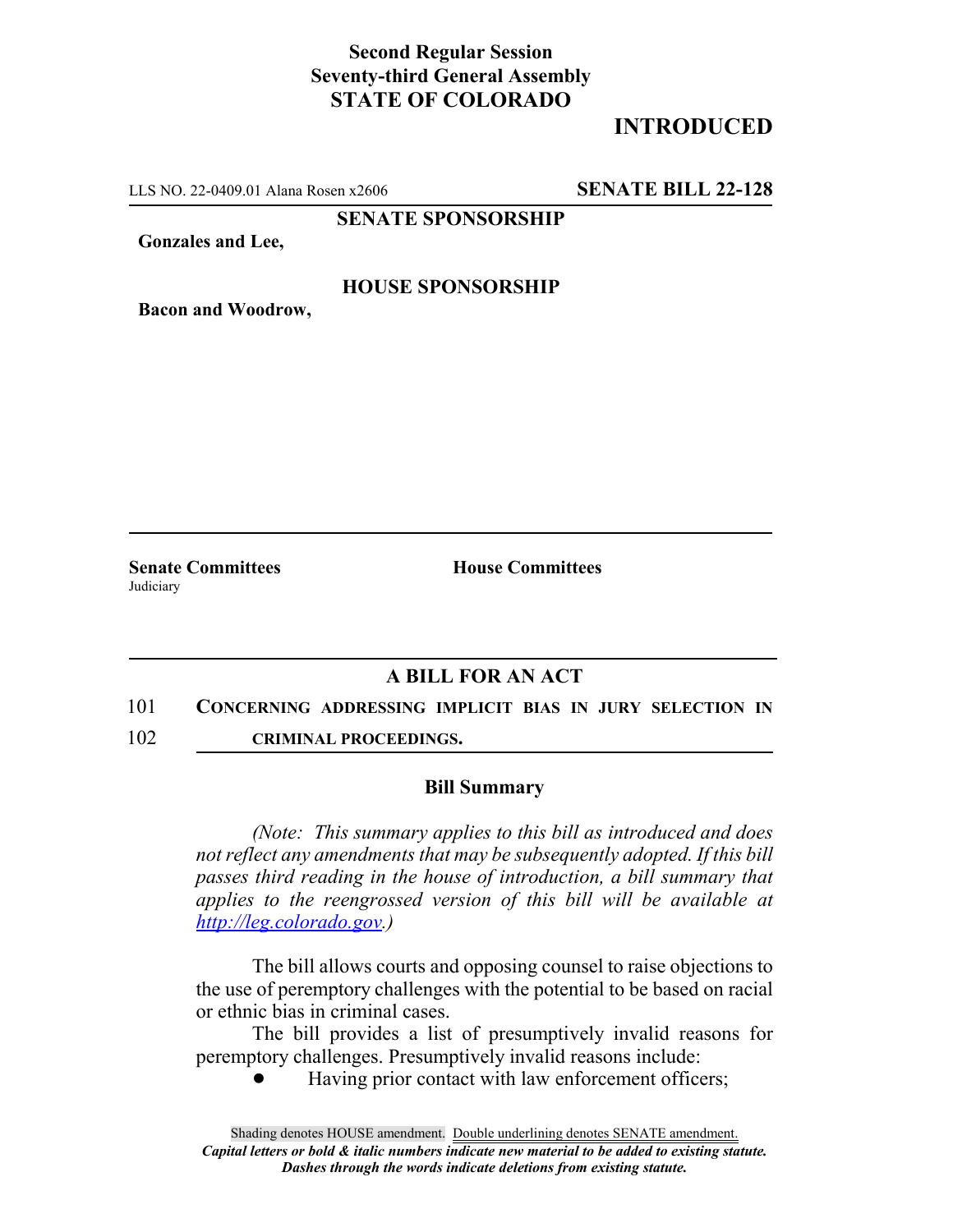- Expressing distrust of law enforcement officers or a belief that law enforcement officers engage in racial profiling;
- ! Having a close relationship with an individual who has been stopped, arrested, or convicted of a crime;
- Residing in certain neighborhoods;
- ! Having a child outside of marriage;
- Receiving state benefits; or
- Speaking English as a second language.

The bill requires appellate courts to hear peremptory challenge cases de novo and review a trial court's factual findings for substantial evidence.

*Be it enacted by the General Assembly of the State of Colorado:*

**SECTION 1. Legislative declaration.** (1) The general assembly

- finds and declares that:
- 

(a) Impartial and representative juries selected without racial bias

or discrimination are essential in democracy and ensure public confidence

- in the fairness of the legal system;
- (b) The United States Supreme Court has repeatedly recognized that an "[e]qual opportunity to participate in the fair administration of justice is fundamental to our democratic system" and maintains that eliminating racial bias in the selection of juries is necessary "to preserve the public confidence upon which our system of criminal justice depends";

 (c) Historically, peremptory challenges have been used to discriminate against qualified prospective jurors on the basis of the prospective jurors' race or ethnicity; and

 (d) Current standards require proof of purposeful discrimination before a peremptory challenge can be denied.

 (2) The general assembly finds, therefore, that the current standard is insufficient to ensure that peremptory challenges based on race or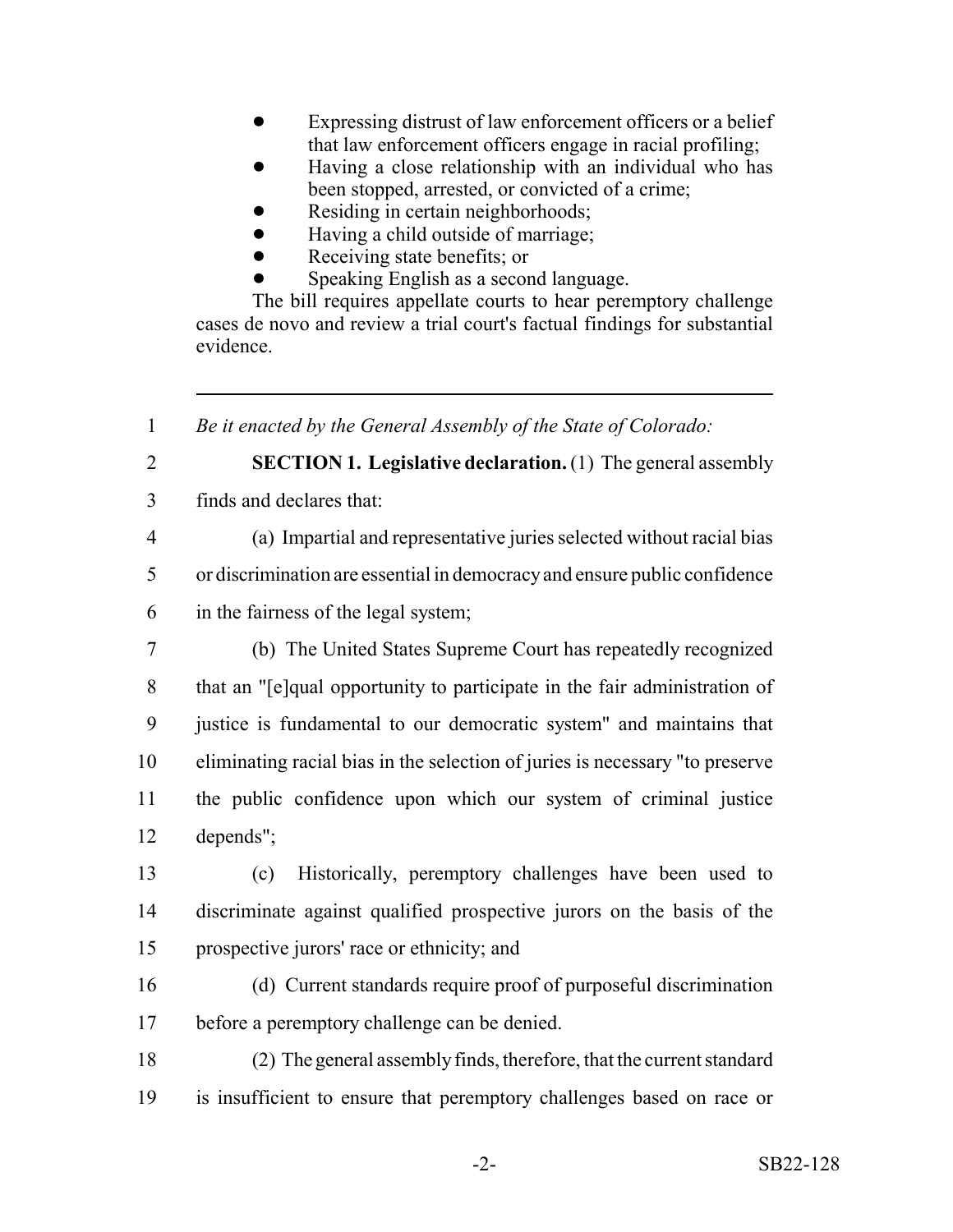ethnicity do not unfairly exclude prospective jurors from juror service. A new standard to resolve objections to peremptory challenges on the grounds of racial or ethnic bias is intended to reduce discrimination in jury selection and create an equal opportunity for individuals to participate in the fair administration of justice.

 **SECTION 2.** In Colorado Revised Statutes, 16-10-104, **add** (3) as follows:

 **16-10-104. Peremptory challenges - definitions.** (3) **Objections to peremptory challenges.** (a) A PARTY MAY OBJECT TO THE USE OF A PEREMPTORY CHALLENGE TO RAISE RACIAL OR ETHNIC BIAS. THE COURT MAY ALSO RAISE SUCH AN OBJECTION ON ITS OWN. THE COURT OR THE PARTY RAISING THE OBJECTION SHALL OBJECT BY SIMPLE CITATION TO THE STATUTE. THE OBJECTION AND RELATED PROCEEDINGS MUST OCCUR OUTSIDE THE PRESENCE OF THE PANEL OF JURORS.THE PARTY RAISING THE OBJECTION SHALL MAKE THE OBJECTION BEFORE THE PROSPECTIVE JUROR 16 IS EXCUSED FROM JURY SERVICE, UNLESS THE OBJECTING PARTY SHOWS THAT NEW EVIDENCE HAS BEEN DISCOVERED AFTER THE JUROR WAS EXCUSED.

 (b) UPON AN OBJECTION TO A PARTY EXERCISING A PEREMPTORY 20 CHALLENGE PURSUANT TO SUBSECTION  $(3)(a)$  OF THIS SECTION, THE PARTY EXERCISING THE PEREMPTORY CHALLENGE SHALL ARTICULATE ALL THE REASONS FOR THE PEREMPTORY CHALLENGE AND MAY NOT CITE ADDITIONAL REASONS THEREAFTER. IN RULING ON THE OBJECTION, THE COURT MAY NOT RELY ON ANY REASONS THAT WERE NOT ARTICULATED BY 25 THE PARTY EXERCISING THE PEREMPTORY CHALLENGE.

26 (c) THE COURT SHALL EVALUATE THE REASONS GIVEN TO JUSTIFY THE PEREMPTORY CHALLENGE IN LIGHT OF THE TOTALITY OF THE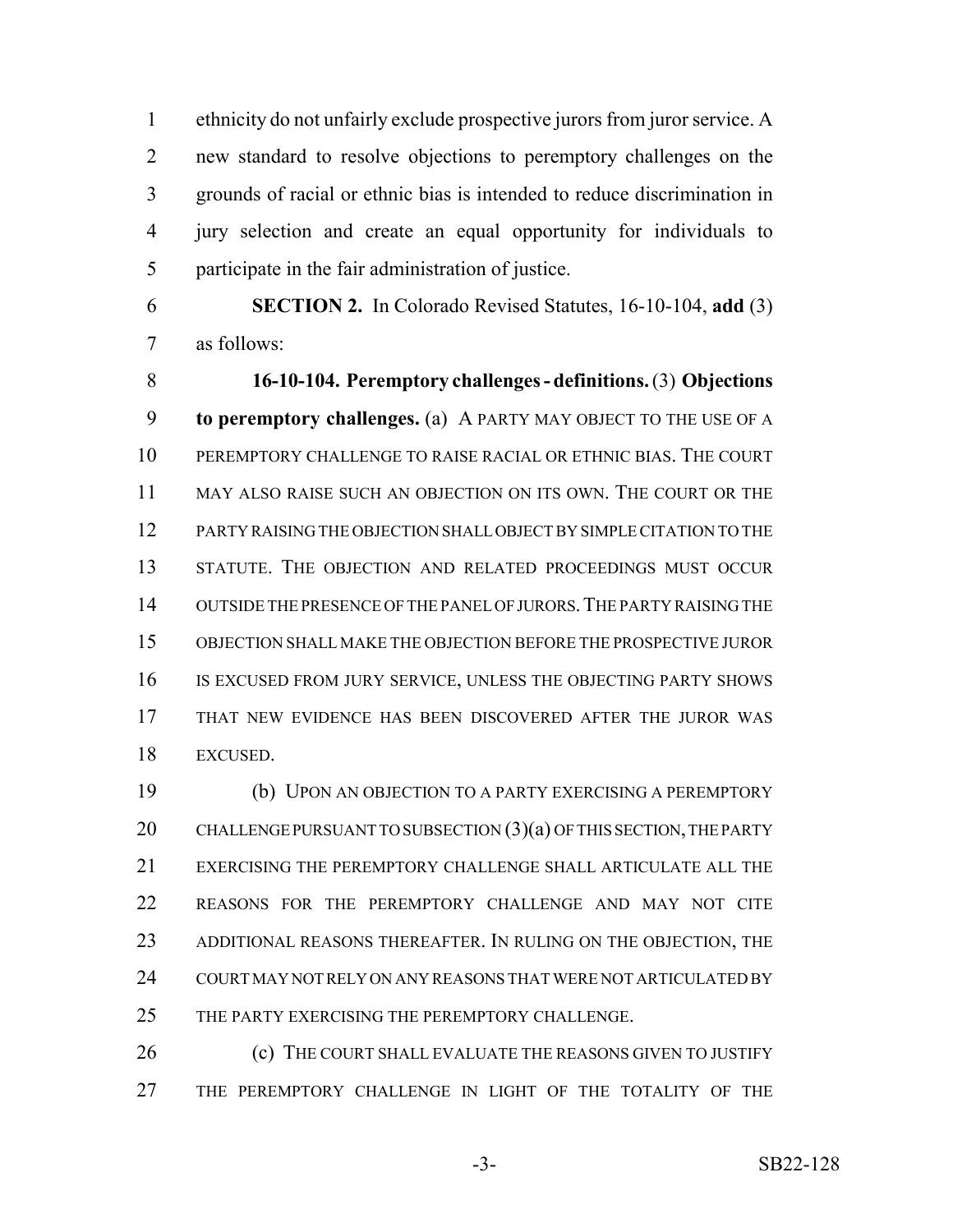CIRCUMSTANCES. IF THE COURT DETERMINES THAT AN OBJECTIVE OBSERVER COULD VIEW THE PROSPECTIVE JUROR'S RACE OR ETHNICITY AS A FACTOR IN THE USE OF THE PEREMPTORY CHALLENGE, THE COURT SHALL DENY THE PEREMPTORY CHALLENGE. THE COURT NEED NOT FIND PURPOSEFUL DISCRIMINATION TO DENY THE PEREMPTORY CHALLENGE. THE COURT SHALL EXPLAIN ITS RULING CONTEMPORANEOUSLY ON THE RECORD.

8 (d) IN MAKING ITS DETERMINATION, THE COURT SHALL CONSIDER CIRCUMSTANCES INCLUDING, BUT NOT LIMITED TO:

 (I) THE NUMBER AND TYPE OF QUESTIONS THE PARTY EXERCISING THE PEREMPTORY CHALLENGE POSED TO THE PROSPECTIVE JUROR, INCLUDING WHETHER THE PARTY EXERCISING THE PEREMPTORY CHALLENGE ASKED, OR FAILED TO ASK, THE PROSPECTIVE JUROR ADDITIONAL QUESTIONS REGARDING AN ALLEGED CONCERN;

 (II) WHETHER THE PARTY EXERCISING THE PEREMPTORY CHALLENGE ASKED SIGNIFICANTLY MORE, SIGNIFICANTLY FEWER, OR DIFFERENT QUESTIONS OF THE PROSPECTIVE JUROR ON WHOM THE PEREMPTORY CHALLENGE WAS USED IN COMPARISON TO OTHER PROSPECTIVE JURORS;

 (III) WHETHER OTHER PROSPECTIVE JURORS ANSWERED 21 OUESTIONS SIMILARLY BUT WERE NOT THE SUBJECT OF A PEREMPTORY 22 CHALLENGE BY THE PARTY EXERCISING THE PEREMPTORY CHALLENGE:

**(IV) WHETHER ANY REASON GIVEN TO JUSTIFY THE PEREMPTORY**  CHALLENGE MIGHT BE DISPROPORTIONATELY ASSOCIATED WITH RACE OR ETHNICITY; AND

26 (V) WHETHER THE PARTY EXERCISING THE PEREMPTORY CHALLENGE HAS USED PEREMPTORY CHALLENGES DISPROPORTIONALLY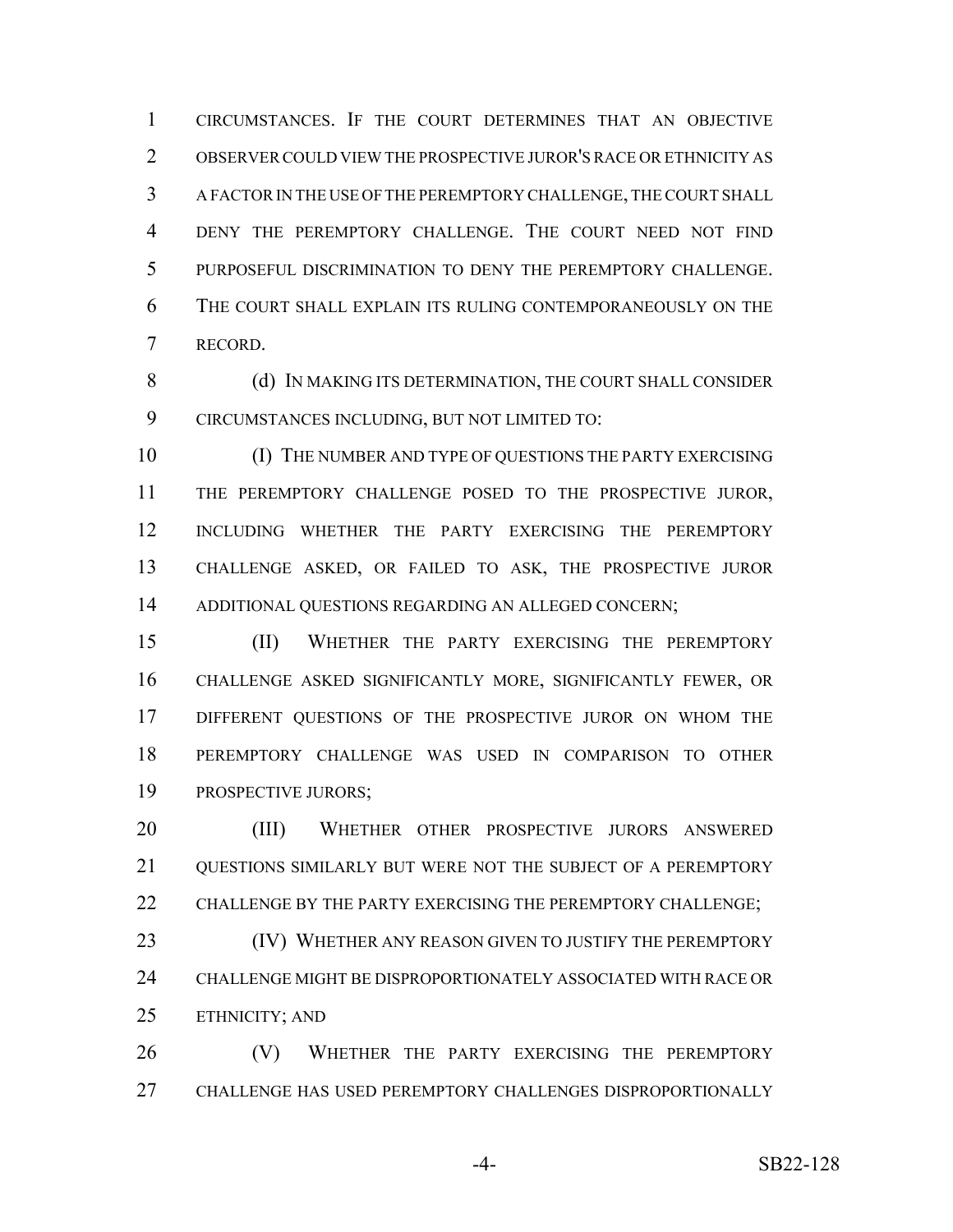AGAINST A GIVEN RACE OR ETHNICITY IN THE PRESENT CASE OR IN PAST CASES.

 (e) THE FOLLOWING IS A LIST OF PRESUMPTIVELY INVALID REASONS FOR A PEREMPTORY CHALLENGE:

 (I) HAVING PRIOR PREVIOUS CONTACT WITH LAW ENFORCEMENT OFFICERS;

 (II) EXPRESSING DISTRUST OF LAW ENFORCEMENT OFFICERS OR A BELIEF THAT LAW ENFORCEMENT OFFICERS ENGAGE IN RACIAL PROFILING; (III) HAVING A CLOSE RELATIONSHIP WITH AN INDIVIDUAL WHO

HAS BEEN STOPPED, ARRESTED, OR CONVICTED OF A CRIME;

(IV) RESIDING IN CERTAIN NEIGHBORHOODS;

(V) HAVING A CHILD OUTSIDE OF MARRIAGE;

(VI) RECEIVING STATE BENEFITS; OR

(VII) SPEAKING ENGLISH AS A SECOND LANGUAGE.

 (f) A PARTY RELYING ON THE PROSPECTIVE JUROR'S NONVERBAL CONDUCT OR DEMEANOR TO JUSTIFY A PEREMPTORY CHALLENGE MUST PROVIDE REASONABLE NOTICE TO THE COURT AND OPPOSING COUNSEL IN ADVANCE OF ANY PEREMPTORY CHALLENGE SO THE BEHAVIOR CAN BE VERIFIED AND, IF NECESSARY, ADDRESSED IN A TIMELY MANNER. IF THE COURT OR OPPOSING COUNSEL DOES NOT CORROBORATE THE PROSPECTIVE JUROR'S ALLEGED NONVERBAL CONDUCT OR DEMEANOR, THE 22 JUSTIFICATION FOR THAT PEREMPTORY CHALLENGE IS INVALID.

23 (g) PURSUANT TO THIS SUBSECTION (3), AN APPELLATE COURT SHALL REVIEW THE DENIAL OF AN OBJECTION TO A PEREMPTORY CHALLENGE DE NOVO. THE APPELLATE COURT SHALL REVIEW THE TRIAL 26 COURT'S EXPRESS FACTUAL FINDINGS FOR SUBSTANTIAL EVIDENCE. THE APPELLATE COURT SHALL NOT IMPUTE TO THE TRIAL COURT ANY FINDINGS,